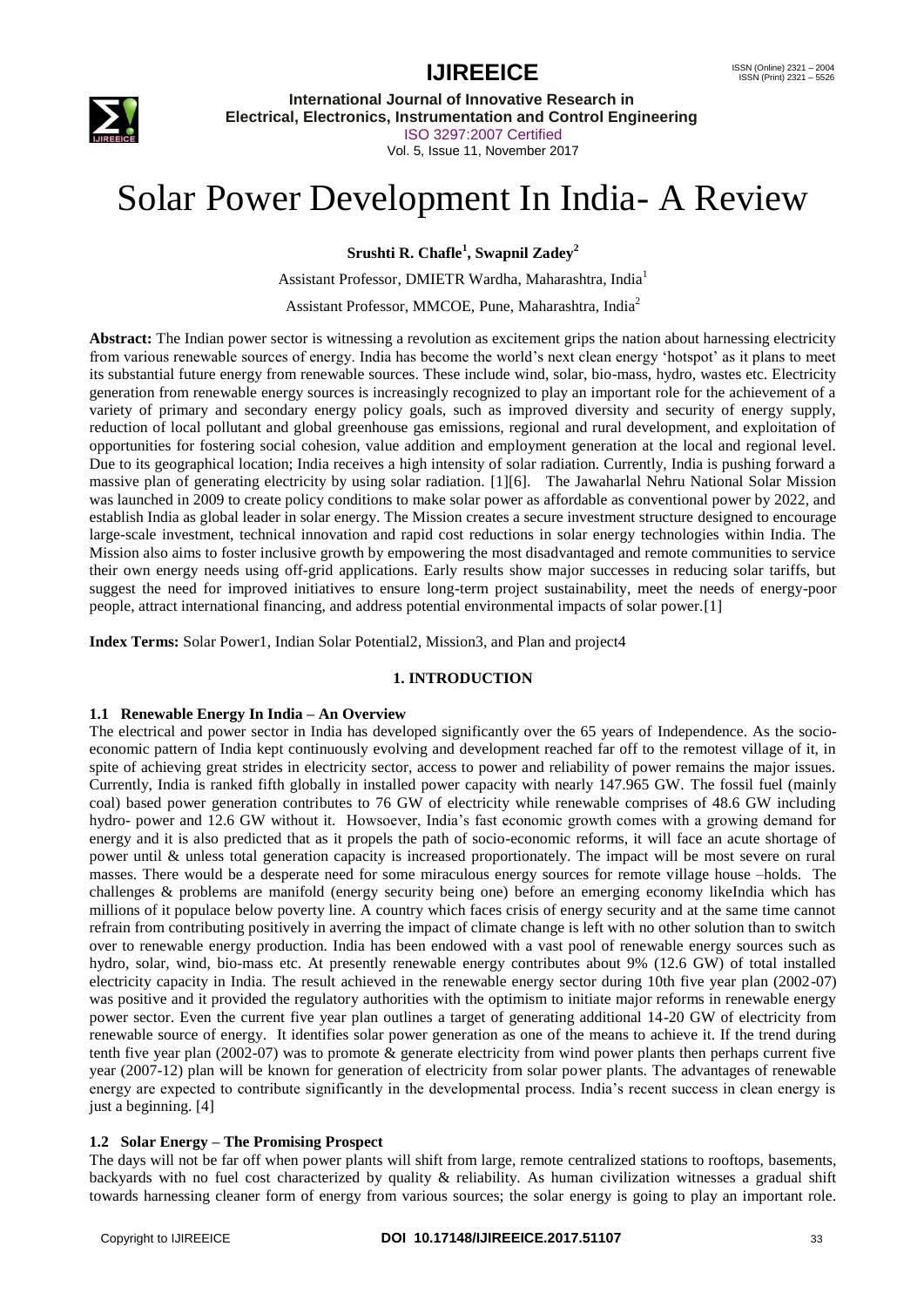

#### **International Journal of Innovative Research in Electrical, Electronics, Instrumentation and Control Engineering**

ISO 3297:2007 Certified

Vol. 5, Issue 11, November 2017

Perhaps, it is the only energy which has absolutely no fuel cost. To tap the infinite energy from the sun and transform as well as to transmit it to each household, the Indian govt. has accelerated promotion of the use of universally available solar energy through its various policies and incentives. India due to its geo-physical location receives solar energy equivalent to nearly 5,000 trillion KWh/ year, which is far more than the total energy consumption of the country today. But it produces a very negligible amount of solar energy i.e. a merely 0.2 percent compared to other energy resources. The Govt. of India, in all its recent policies relating to power sector has given due importance to harness the sun"s energy in various ways. Solar energy is harnessed through the available technologies like Solar Photovoltaic (SPV), Solar Thermal (ST), and Concentrating Solar Power (CSP). Some parts of India like western part of Rajasthan (Thar desert) receive the required solar radiation for use of Concentrating Solar Power (CSP) technology. It is estimated that a 60 km x 60 km of area can produce 1, 00,000 MW of power using CSP technology. The advantages which distributed generation of solar energy brings are unique. It provides easy access to power for tail-end users like rural people, it avoids high transmission &distribution (T&D) costs, provides reliable and quality power and is environmentally benign. It also indicates that a decentralized power generation can perfectly complement decentralized development and governance. Even national electricity policy 2005(NEP) envisages that in order to ensure better rural electrification infrastructure and to operate and maintain supply system for securing reliable power; the responsibility of operation & maintenance and cost recovery could be discharged by utilities through appropriate arrangements with panchayats, local authorities, NGOs and other franchisees etc. So, the promotion of generation of solar energy can significantly contribute in attaining the developmental agenda. Such renewable energy power production potential in India can be easily scaled up innovatively in an affordable and sustainable manner. Howsoever, the prerequisite to success of any such massive plan is a comprehensive legal/policy framework for the entire cycle of development for each of these renewable energy resources. Presently, solar energy is facing three fundamental challenges i.e.; cost, its manufacturing procedure (R & D) and the land acquisition for erecting solar power plants. Nevertheless, the Govt. (Central as well as State) through various policy measures has recently attempted to address these challenges. It is also estimated that once the scaling of solar energy is done a greater access to the market will be facilitated and its cost will come at par with conventional source of energy. All the policy measures focus on promotion of R  $\&$  D in the respective technology to enhance the efficiency and viability of the project. As these technologies will be categorized as environmental sustainable technologies(EST"s); under the existing international legal framework, the developed economies have an obligation to transfer technology. The land acquisition policy has been always a controversial issue in India, but, perhaps one of the viable solutions to it is the acquisition through local bodies, panchayats & municipality. All the existing policies provide for the acquisition of land by involving local bodies and panchayats for the successful implementation of projects.[4][5]

# **2. IMPORTANCE AND RELEVANCE OF SOLAR ENERGY FOR INDIA**

# **2.1 Cost**

Solar energy is currently high on costs compared to other sources of power such as coal. The objective of the Solar Mission is to create conditions, through rapid scale-up of capacity and technological innovation to drive down costs towards grid parity. The Mission anticipates achieving grid parity by 2022 and parity with coal-based thermal power by 2030, but recognizes that this cost trajectory will depend upon the scale of global deployment and technology development and transfer. The cost projections vary – from 22% for every doubling of capacity to a reduction of only 60% with global deployment increasing 16 times the current level..[6]

# **2.2 Scalability**

India is endowed with vast solar energy potential. About 5,000 trillion kWh per year energy is incident over India"s land area with most parts receiving 4-7 kWh per sq. m per day. Hence both technology routes for conversion of solar radiation into heat and electricity, namely, solar thermal and solar photovoltaics, can effectively be harnessed providing huge scalability for solar in India. Off-grid decentralized and low-temperature applications will be advantageous from a rural electrification perspective and meeting other energy needs for power and heating and cooling in both rural and urban areas. The constraint on scalability will be the availability of space, since in all current applications, solar power is space intensive. In addition, without effective storage, solar power is characterized by a high degree of variability. In India, this would be particularly true in the monsoon season.

### **2.3 Environmental Impact**

Solar energy is not having any adverse effect on environment. It is ecofrendly.

### **2.4 Security of source**

From an energy security perspective, solar is the most secure of all sources, since it is abundantly available. Theoretically, a small fraction of the total incident solar energy (if captured effectively) can meet the entire country"s power requirements. It is also clear that given the large proportion of poor and energy un-served population in the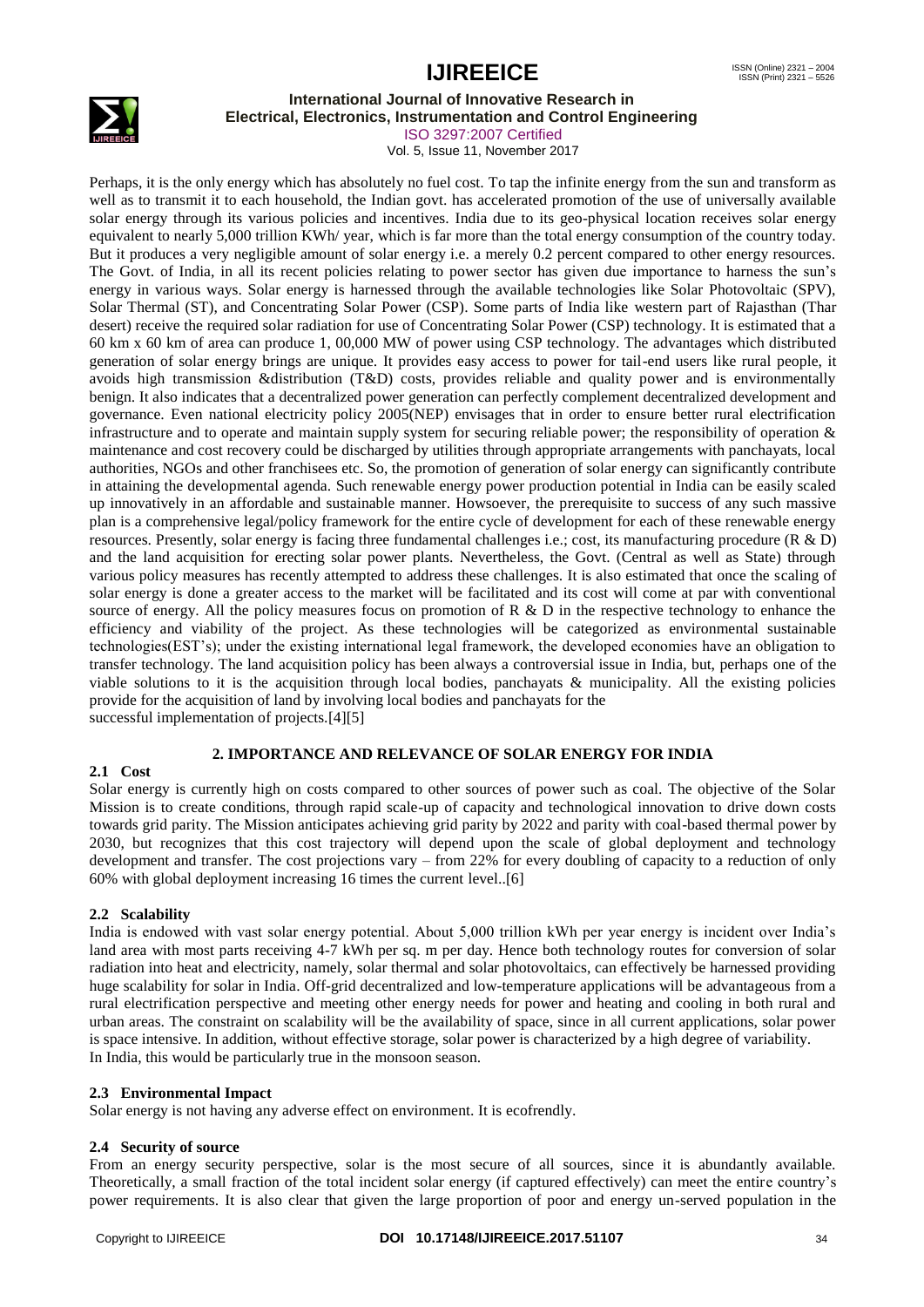

**International Journal of Innovative Research in**

**Electrical, Electronics, Instrumentation and Control Engineering**

ISO 3297:2007 Certified Vol. 5, Issue 11, November 2017

country, every effort needs to be made to exploit the relatively abundant sources of energy available to the country. While, today, domestic coal based power generation is the cheapest electricity source, future scenarios suggest that this could well change. Already, faced with crippling electricity shortages, price of electricity traded internally, touched Rs 7 per unit for base loads and around Rs 8.50 per unit during peak periods. The situation will also change, as the country moves towards imported coal to meet its energy demand. The price of power will have to factor in the availability of coal in international markets and the cost of developing import infrastructure. It is also evident that as the cost of environmental degradation is factored into the mining of coal, as it must, the price of this raw material will increase. In the situation of energy shortages, the country is increasing the use of diesel-based electricity, which is both expensive – costs as high as Rs 15 per unit - and polluting. It is in this situation the solar imperative is both urgent and feasible to enable the country to meet long-term energy needs.

# **3. THE MISSION**

India faces a soaring energy demand from its growing population of 1.1 billion and a rapidly expanding economy. Over 400 million people have no access to electricity, including 28 million rural households that continue to burn biomass or diesel to meet their energy needs. India currently depends on coal and fossil fuels at a time when the pricing of international fossil fuels is highly volatile and domestic coal is running out. India"s energy goals are further complicated by its voluntary commitment to reduce the emissions intensity of its GDP by 20–25% by 2020.

Launched in November 2009, the Jawaharlal Nehru National Solar Mission (the Mission) addresses India"s intertwined challenges of energy security and climate change. It is one of eight national missions under India"s National Action Plan on Climate Change.

Dr. Manmohan Singh, Prime Minister of India, during the launch of the India Solar Mission, said: "Our vision is to make India"s economic development energy-efficient. Over a period of time, we must pioneer a graduated shift from economic activity based on fossil fuels to one based on non-fossil fuels, and from reliance on non-renewable and depleting sources of energy to renewable sources of energy. In this strategy, the sun occupies centre stage, as it should, being literally the original source of all energy."

The Mission aims to achieve grid parity (electricity delivered at the same cost and quality as that delivered on the grid) by 2020, by fostering the installation of 20 GW of solar installations. Achieving this target would establish India as a global leader in solar power generation, improving its current 10th place ranking with only 0.2 GW installed, behind global leaders including Germany (17 GW), Spain (4 GW) and Japan (2.7 GW).

The Mission also aims to position India as a global solar manufacturing leader by encouraging its nascent industry. Solar installations must use some locally-sourced materials, and the Mission supports domestic firms with loans, lower duties and research and development (R&D) support. These initiatives are intended to grow Indian firms to compete with Chinese firms, who recently claimed a majority of the global market in solar installations.

Solar is an ideal energy source in India due to its tropical climate. It offers abundant, domestically-generated, lowcarbon energy. By 2022, wide-scale implementation of solar power in India has the potential to meet nearly 7% of energy needs, mitigate 2.6% of India"s carbon emissions and save over 30% of coal imports, equal to US \$5.5 billion, of imported coal. The way forward for solar technology depends on reducing its high initial economic costs. The Mission aims to achieve this through economies of scale and technological innovation, enabling India"s energy-poor citizens to leapfrog from dirty fossil fuels directly to eco-friendly solar energy.

### **4.PLAN AND PROCESS**

### **4.1 Mission Structure**

The lead agency for the Mission is the Ministry of New and Renewable Energy (MNRE). States are responsible for project implementation, and financial institutions and entrepreneurs for project financing, design and construction. The Mission will require up to 1.5 trillion rupees (US \$33.5 billion) from private sector and international climate financing, and subsidies will be financed through government allocations and higher consumer tariffs.

The Mission will be implemented in three phases:

1. In Phase 1 (2012–13) smaller-scale projects have been commissioned that employ only commercially established technologies in order to minimise risks and ensure early successes.

2. In Phase 2 (2013–17) the size and capacity of solar installations will be aggressively expanded to a scale aimed at establishing India as a leader in the solar energy market.

3. Phase 3 (2017–22) will focus on creating favourable conditions for domestic solar manufacturing capability and leadership.

# **4.2 Grid-Connected Solar Projects**

The Mission promotes the move towards solar power by incentivising the installation of 20,000 megawatts (MW) of solar installations by 2022. This is an ambitious target; Germany is currently the largest global solar market, with 17,000 MW of capacity.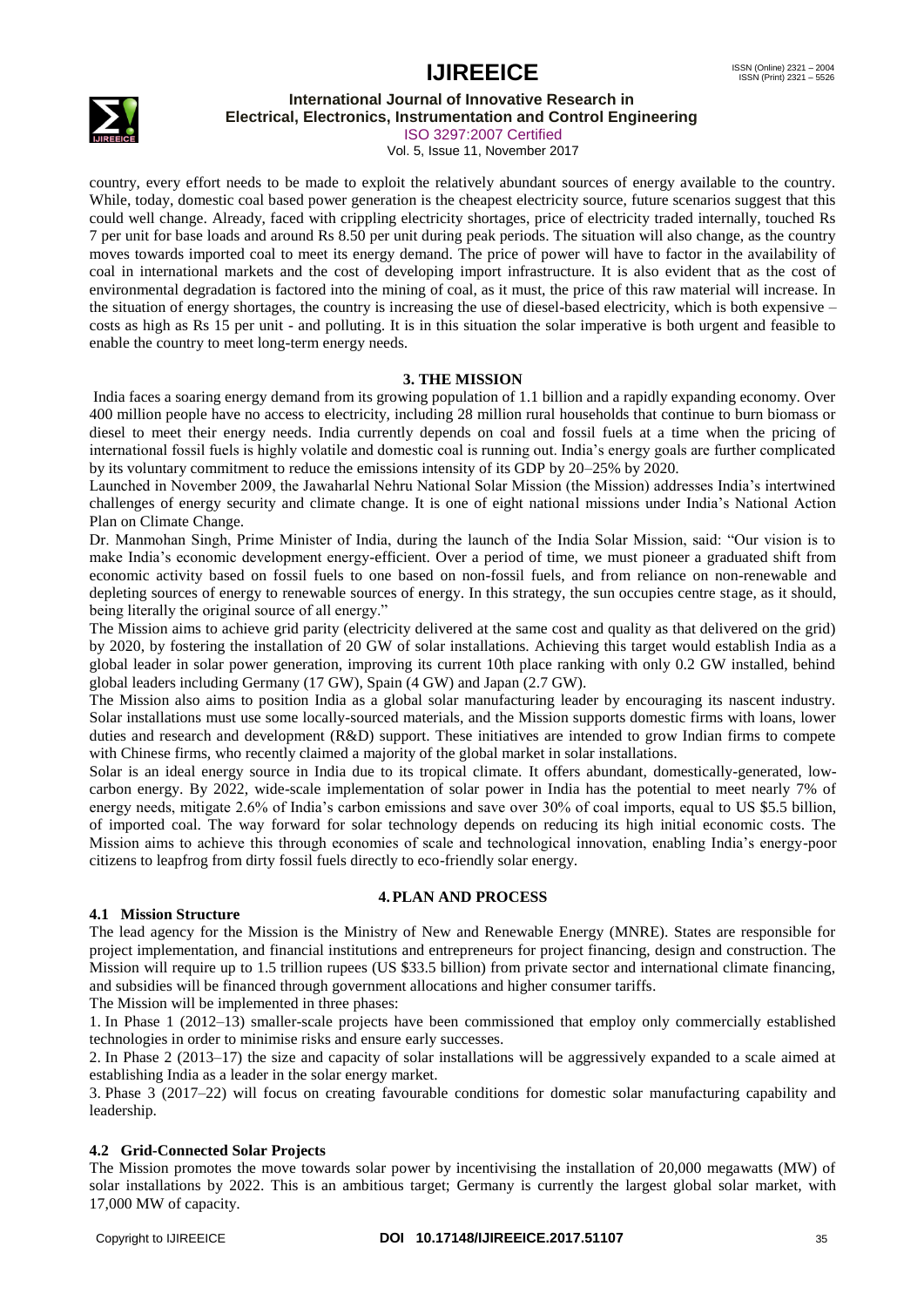

# **International Journal of Innovative Research in**

**Electrical, Electronics, Instrumentation and Control Engineering** ISO 3297:2007 Certified

Vol. 5, Issue 11, November 2017

The Mission, in Phase 1, is fine-tuning an investment structure that balances the risks and benefits of rapid solar expansion between the government, and project developers. The focal agency is a central state-owned power trading company, NTPC Vidyut Vyapar Nigam Ltd. (NVVN), which enters into 25-year Power Purchase Agreements that guarantee payment for the power generated by project developers. The NVVN mitigates the high cost of solar by bundling it with cheaper coal-based energy and selling the bundled energy to state utilities at a rate set by the central electricity commission. To ensure demand, state electricity commissions require each state utility to purchase a minimum percentage of solar-based power within its energy portfolio. In response to calls for added security the MRNE, in June 2011, set up a **3.3** .86 billion rupee (US \$108 million) scheme to secure payment to Phase 1 developers in case cash-strapped state utilities default on payments.The Government offers this financial security to encourage project developers to take financial and technological risks. The first round of bidding saw projects awarded to the lowest cost bids. To discourage unrealistically low bids, developers had to furnish bonds in proportion to the amount of the tariff discount offered and were fined daily if project completion was delayed. [6][8]

# **4.3 Off-Grid And Decentralised Applications**

The Mission aims to reach the energy poor population in rural and remote villages by subsidising 2000 MW of off-grid solar applications and distributing 200 million home solar lighting systems. Target projects range from household-level use (for example of solar lanterns and water pumps) to stand-alone plants for public institutions, banks and rural communities.

The Mission aims to empower the poor by making the high initial costs of small-scale solar installations affordable. The process is decentralised and market-based; individuals and communities apply to approved financial institutions for capital subsidies of 30–90% and/ or 5% interest-bearing loans. India expects to grant subsidies of 2 billion rupees (US \$44 million) for off-grid projects annually. To ensure quality installations, program participants must be accredited, use pre-approved components, and provide warranties on parts and installations. Rural attitudes consider solar energy to be second-class power, inferior to grid connectivity. To counter this, financial incentives are offered to banks to fund awareness-raising activities and cash awards are given to villages that achieve 75% solar electrification.

# **4.4 Domestic Manufacturing**

The Mission targets 4–5,000 MW of domestic manufacturing capacity by 2020. Solar developers are required to use some locally-sourced components. Domestic manufacturers are offered zero import duties on capital equipment, and low interest loans. The Mission plans to establish 2–3 large manufacturing parks for solar thermal technology development. [9][8]

### **4.5 Research And Development**

The Mission will launch a major R&D programme focused on developing solar technologies and building up a solar energy workforce; it plans to establish research centres, international fellowship programmes, specialised domestic training courses, and funding for start-ups and pilot projects. India calls for international collaboration on solar power research, aligned with developed nations" responsibilities of technology transfer and assistance financing under the international climate change regime. In May 2011, the United States and India created the Joint Clean Energy Research and Development Center to collaborate on research into energy efficiency, biofuels and solar energy.

### 5. **KEY LESSONS**

### **5.1 Provide A Secure Investment Structure**

A key factor in the rapid diffusion of solar energy in India will be the clear, long-term commitment of the central government to guarantee a secure investment structure for solar energy development. Both rounds of bidding to date attracted a huge response and achieved significant tariff discounts. Banks, however, recently expressed hesitation about granting further loans to these projects due to the high discounts and minimal expertise of some developers. Despite these doubts, initial results are promising with 35 of 37 projects having secured financing by the July 2011 deadline, amounting to nearly US \$975 million in loans from Indian and international banks.

# **5.2 Combine Competitive Bidding With Higher Minimum Standards**

Competitive bidding successfully drove down solar tariffs but may have attracted unrealistic bids from inexperienced developers. This raises risks of low-quality installations and project defaults. The MNRE Secretary admitted to being "really shaken" at the significant tariff discounts offered by the first round of projects. Project winners included many first-time entrants, including a woollen yarn maker, an animation company and an industrial pipes supplier with no experience constructing power plants.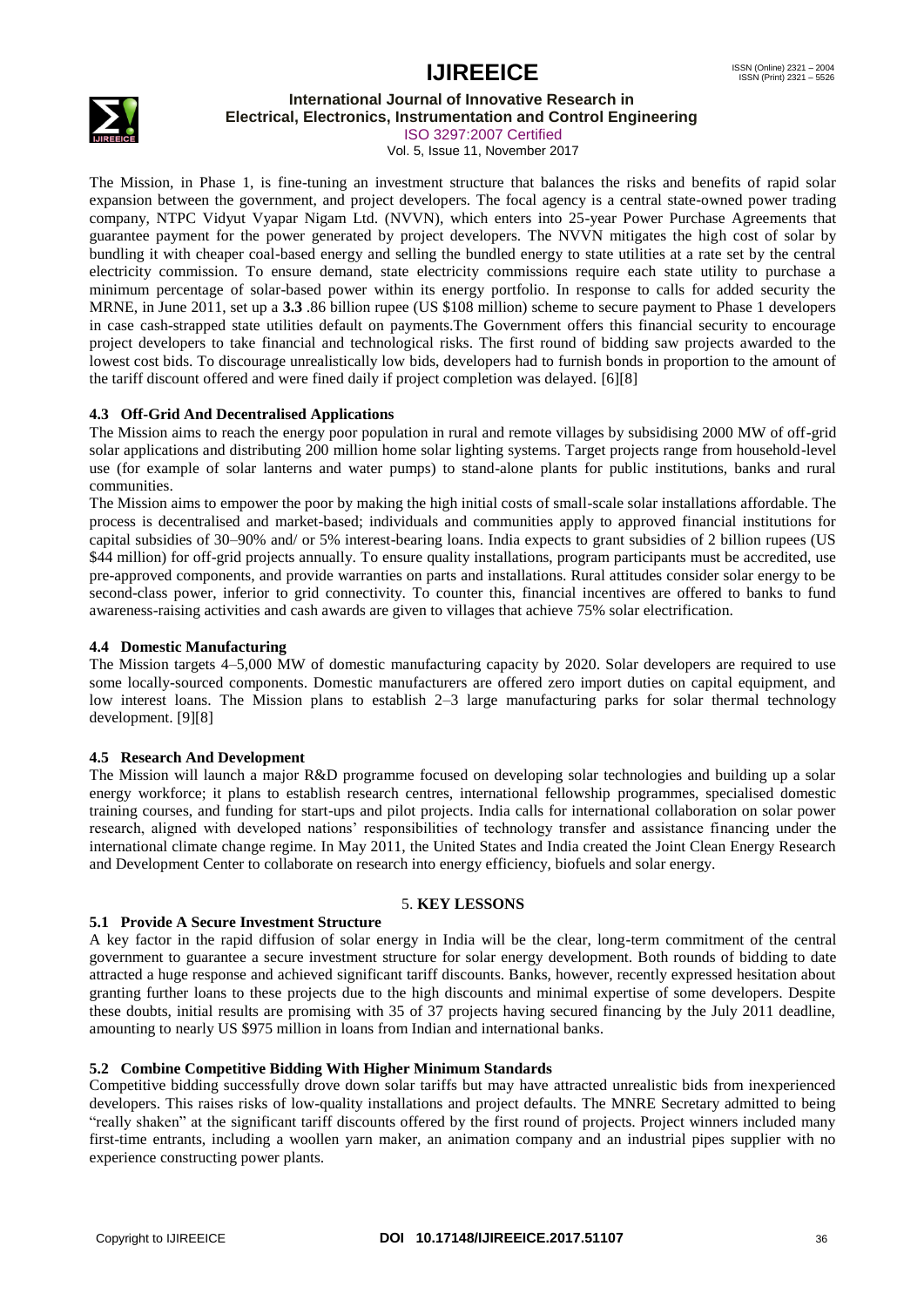

**International Journal of Innovative Research in**

**Electrical, Electronics, Instrumentation and Control Engineering** ISO 3297:2007 Certified

Vol. 5, Issue 11, November 2017

Competitive bidding is more effective when combined with expertise and social benefits requirements, or in later programme stages after successful innovations have been developed. To attract the larger, established companies considered best placed to drive solar innovation in the second round of bidding, installations sizes were increased to allow for better economies of scale. Tighter ownership requirements were also included to discourage speculators, requiring at least 50% ownership in projects for a year after power generation begins.

# **5.3 Keep The Needs Of The Rural Poor In Mind**

Off-grid home lighting systems and solar lanterns have been approved under the Mission in rural and remote villages in Sikkim, Jammu & Kashmir, Himachal Pradesh and Uttarakhand. However, the Mission"s full potential to light up the households and farms of the most energy-poor has not been realized to date. Most of the 2010–11 approved projects are small-scale solar plants for schools, government buildings, banks, hospitals, telecom towers and street lights, rather than systems for individual households. [4][3]

The Mission"s market-based approach has been criticised as being overly structured. The Mission requires the use of pre-approved components only, limiting the ability of households to design solar applications tailored to their specific conditions. The accreditation process discourages small local entrepreneurs from participating. The Mission offers higher subsidies for remote locations, but despite this, initial costs remain out of reach of the most energy-poor. This is because down payments are required and the subsidies are scaled to a benchmark cost appropriate for general solar plants but not for the more expensive individual and remote systems. Further, only 7% of the subsidies committed under the overall Mission are allocated for the off-grid programme, which indicates a weak state commitment to propoor goals. Pro-poor organisations have called for greater focus on interest subsidies, two-tier benchmarks that recognise the higher costs of individual applications, and better servicing arrangements but the Mission has not yet adopted these recommendations.

### **5.4 Provide Participatory Models**

While the Mission offers opportunities for off-grid project delivery by non-governmental organisations (NGOs) and community groups, it actively promotes traditional financing delivery through banks. Banks tend to disfavour granting the riskier loans for smaller, individual applications. Direct government engagement with NGOs and community groups would allow social and environmental benefits to be more relevant in loan decisions. Calls have been made to reform the Mission to include a participatory model that engages community members to develop and maintain the village solar installations. Currently, there are no maintenance requirements, threatening project sustainability in rural areas where local service infrastructure is weak or non-existent. Community engagement is critical for village energy security, project monitoring and creation of rural livelihoods – and would make projects more sustainable.

### **5.5 Tailor Requirements With Domestic Capacity In Mind**

The Mission fosters domestic manufacturing gradually by requiring the use of locally-sourced components for each round of projects. Each requirement so far has reflected existing local capabilities, avoiding the temptation to push local manufacturing expertise beyond what exists or can realistically be achieved. Early results appear promising; Indian solar companies are expanding from basic assembly of panels and modules to the production of more integrated systems. However, the legality of domestic content requirements is currently under dispute and alleged to be a violation of World Trade Organization obligations.

### **5.6 Seek International Cooperation**

India has emphasised that the Mission"s success depends on international financing and technology. The Mission has been criticised for failing to provide clear estimates on the Mission"s expected costs as well as its avoided carbon emissions: data necessary to attract international climate financing. However, India is actively strengthening its bilateral relationships for climate-related support with the U.S., China and the European Union. In October 2011, India published a report seeking US \$750 million from the multilateral Climate Technology Fund, in part for Phase 1 Mission projects.

### **5.7 Streamlining Environmental Concerns**

In June 2011, the Government of India confirmed that environmental impact assessments are not required for solar projects. While this streamlines projects, it ignores known environmental risks in the manufacturing and operation of solar power plants including intensive land and water use and the use of hazardous raw materials. Currently, state pollution control boards may use their discretion to establish environmental protection conditions. The Central Pollution Control Board has undertaken to study the actual environmental impacts of solar plants, which could lead to future changes.[6][7]